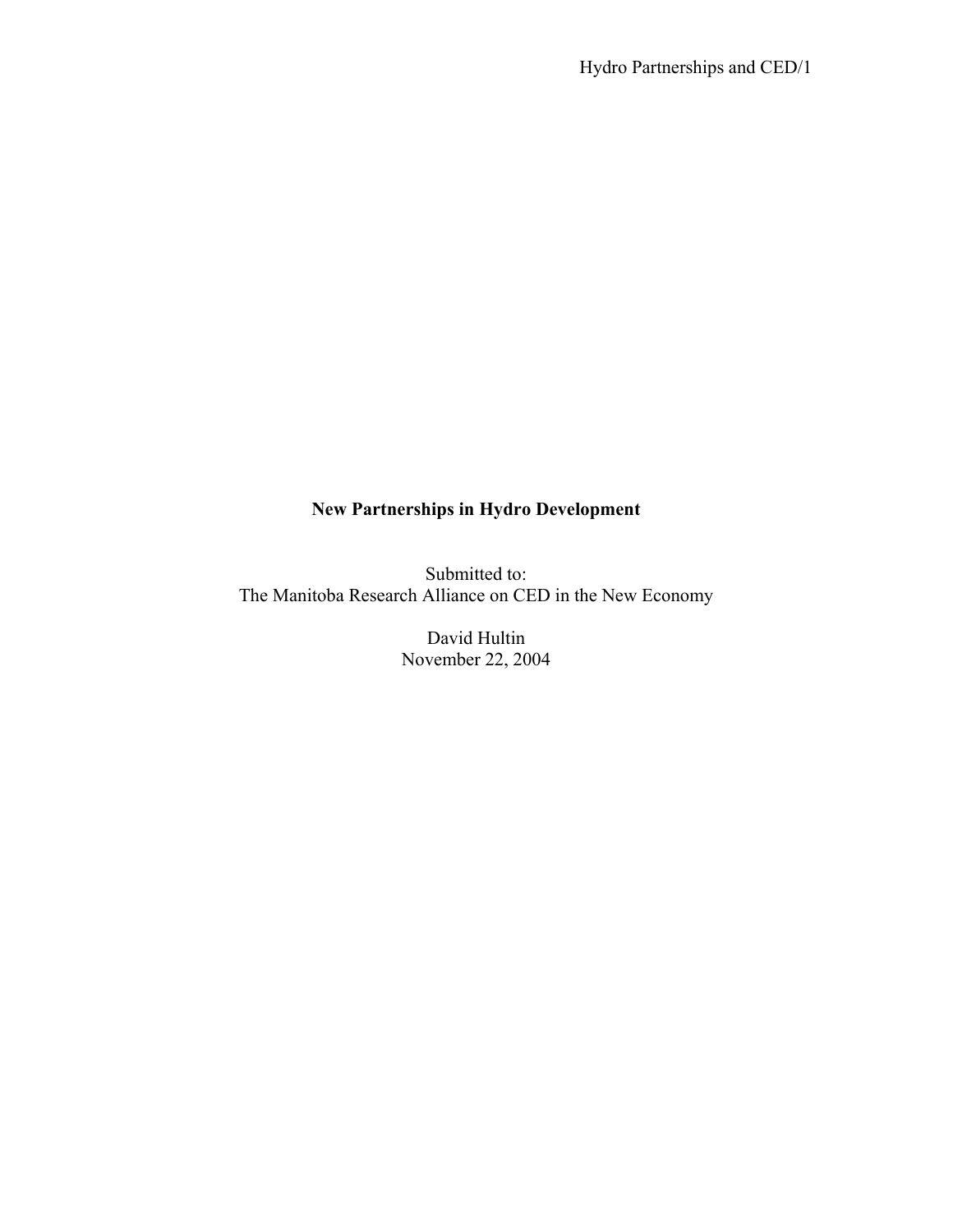# **Acknowledgements**

 I would like to express my sincere appreciation to the Manitoba Research Alliance on CED in the New Economy for the very generous funding to do this research. Special thanks to Prof. John Loxley of the Department of Economics at the University of Manitoba. I originally showed up at his door acting on a tip that he might have a summer job for me; little did I know where it would take me.

 A huge thank-you as well to Lynne Fernandez and the other members of the *Student Colloquium on Community Economic Development* organizing committee for inviting me to participate in their conference, and giving me some feedback on my efforts.

Along the way, I have been very fortunate to meet many of the individuals involved with the MRA. It was a pleasure to make their acquaintances and learn about other important research on CED in the new economy.

We are pleased to acknowledge the generous financial support of the Initiative on the New Economy of the Social Sciences and Humanities Research Council; via the Manitoba Research Alliance on Community Economic Development in the New Economy. For further information please see: http://www.manitobaresearchallianceced.ca

It was late in the evening, almost one year ago, that I was standing on the side of provincial road 391, north of Thompson, Mb., at the point where Manitoba Hydro and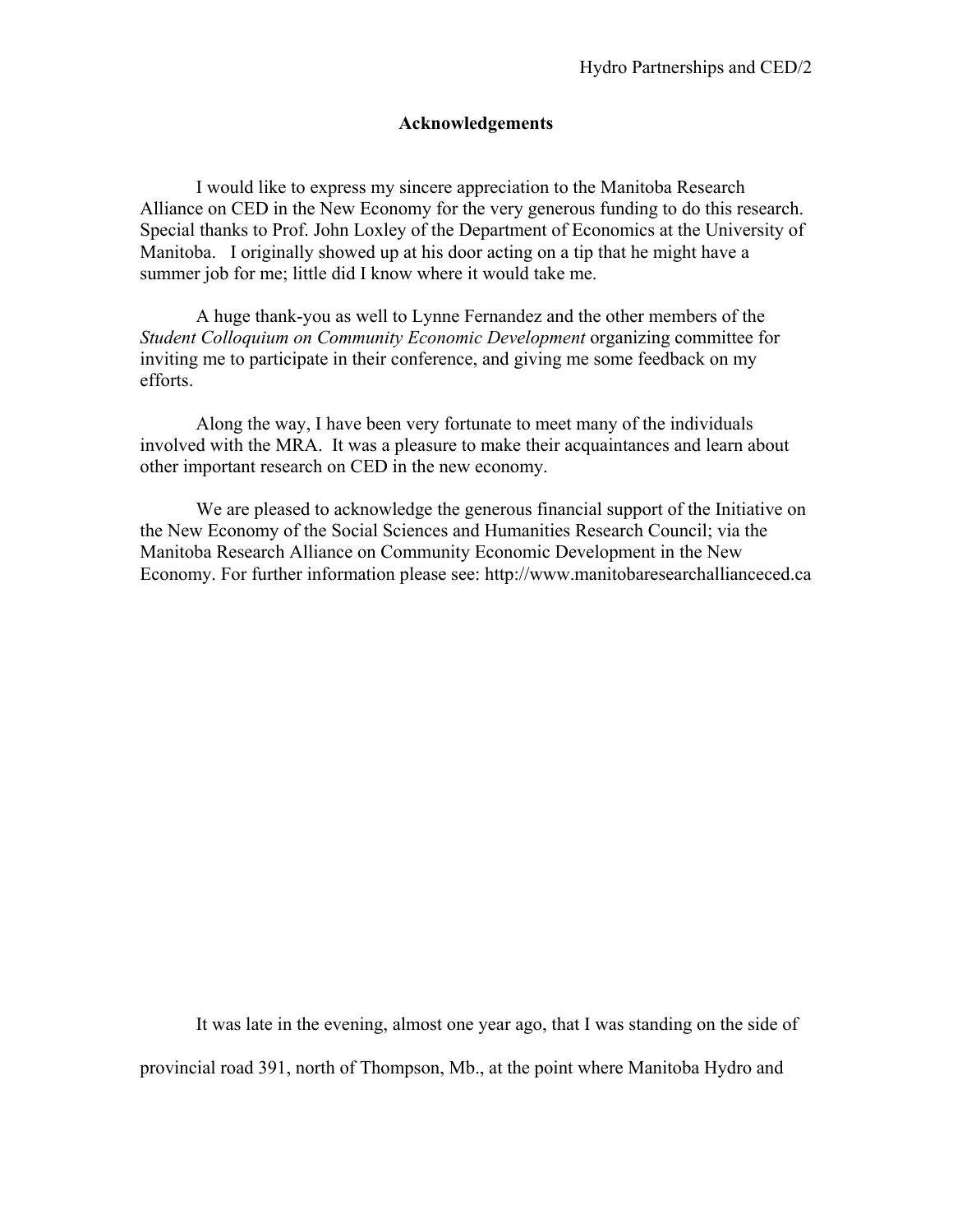Nisichawayasihk Cree Nation (NCN) would like to put an access road to the site of the proposed Wuskwatim hydroelectric generating station.

For over forty years, Manitoba Hydro has used the energy of the Churchill, Nelson, and Saskatchewan rivers that flow through northern Manitoba to spin the turbines of several immense hydroelectric generating stations. Hydro development of the north created two dichotomous legacies: inexpensive power for industrialized centres in the north and south, and decay for the First Nations communities that bore the brunt of 'progress.' As I looked into the forest, I couldn't help but wonder about the significance of not only the road, but also the whole proposed partnership itself. Will a brand new year signify a brand new way to undertake hydroelectric development in Manitoba?

# **Purpose and objectives**

This report has two components: a) inform the reader about the planned partnership between Nisichawayasihk Cree Nation (NCN) and Manitoba Hydro for the proposed Wuskwatim Hydroelectric Generating Station; and b) assess the presence and determine the role community economic development (CED) in the proposed partnership.

I begin with background information on the history of northern Manitoba, followed by a brief history of the community of NCN and past hydroelectric development. Next, I will outline the role of the community in future development – the proposed Wuskwatim project. The manner in which the new partnership was conceived, the motivation for this partnership, the problems it is supposed to address, and the goals it will achieve will also be considered. I conclude with analysis on the presence and impact of CED.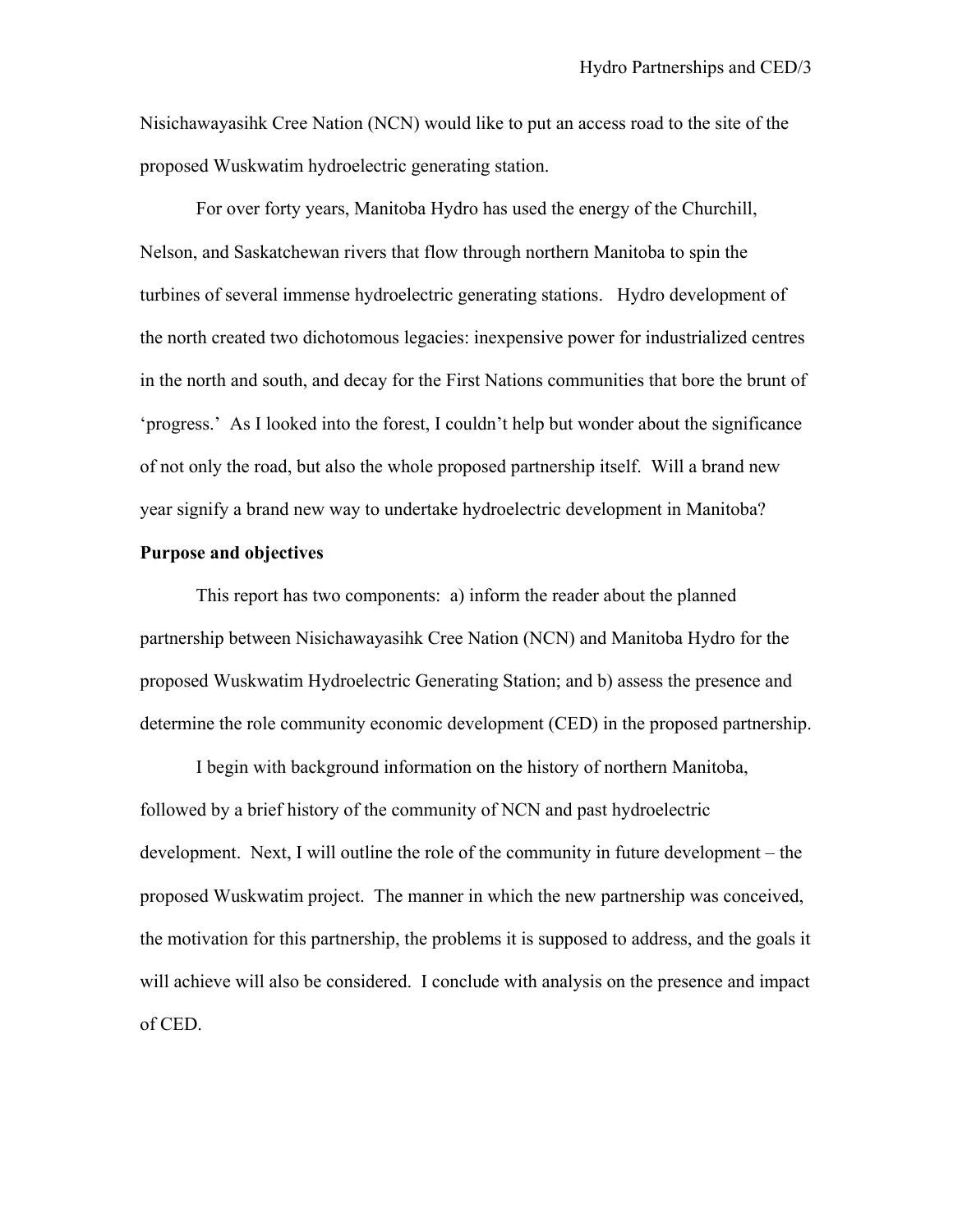# **Northern Manitoba**

Since time immemorial, First Nations people have used and occupied the land in the northern region of the province of Manitoba. A 1992 report from the Northern Manitoba Economic Development Commission, *Northern Manitoba: A Benchmark Report,* points to early archaeological evidence that the Assiniboine, Cree and Ojibway peoples as the first to come to what is now known as the province of Manitoba.

The Regional Economic Expansion report (1977) mentions that before 1670, a single way of life was known and understood by all who lived in the north. The people were able to provide for their own needs directly from the natural resources of the region. The animals, fish, trees and plants provided the materials for food, clothing, shelter, tools, and even health needs. Groups of people moved freely about the region, following seasonal patterns of fish and animals.

The arrival of the Hudson's Bay Company marked the beginning of the extraction of resources for a profit and was the first Aboriginal involvement in resource development. Furs and natural survival skills were traded for the supplies available from traders and explorers. As new tools were introduced and new ways of doing things were learned, many of the older survival skills were lost (Anderson, 1992).

Around the time of Confederation in 1867, exploration and inland settlement continued, slowly impacting the skills and attitudes of the First Nations. Reliance on the trader for food and clothing increased while traditional methods of hunting, building and clothing of the family were no longer being passed on to the young. Dependence further increased with the signing of the numbered Treaties beginning in 1871. During this time,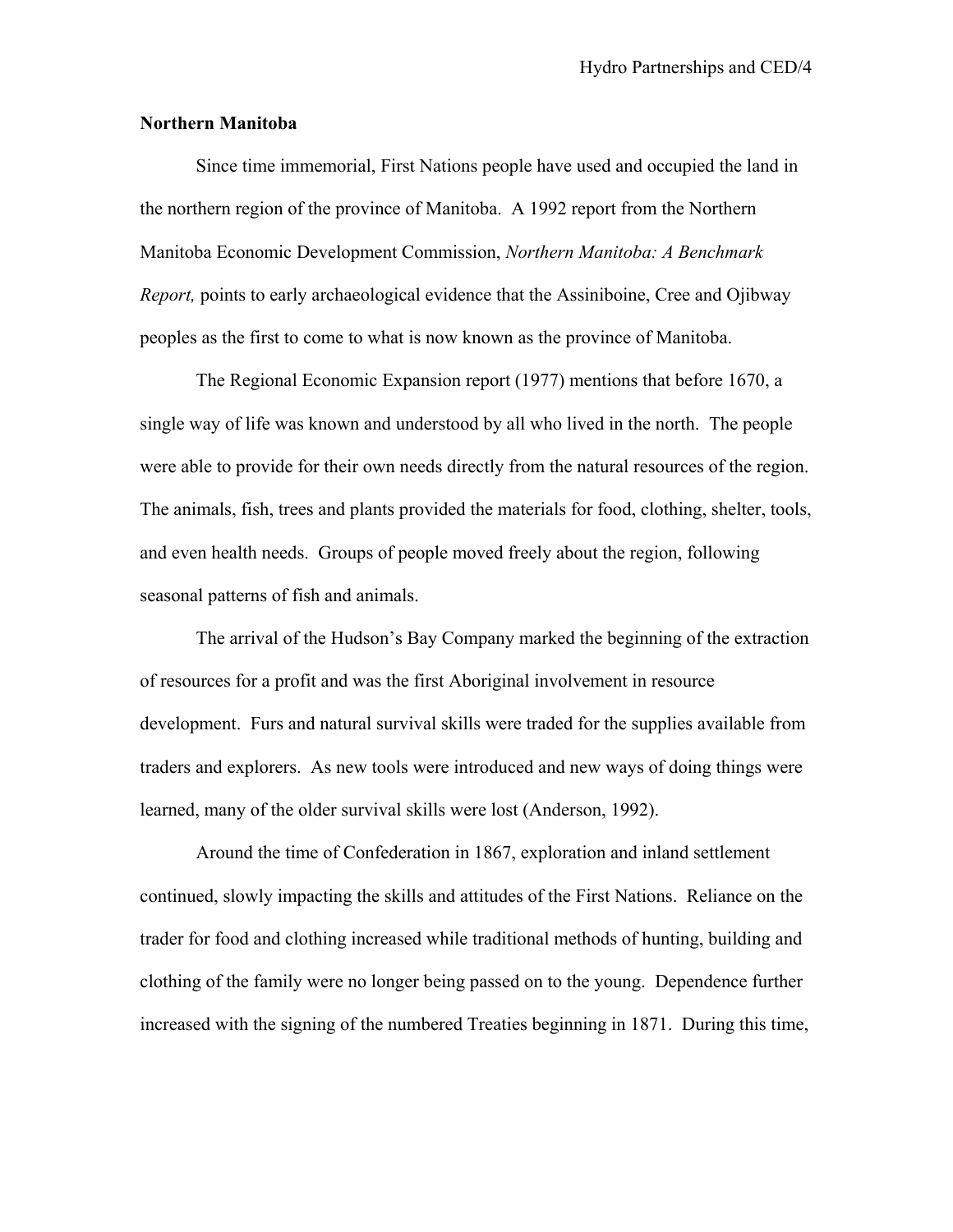demands upon the natural resources increased sharply. It was no longer possible to hunt and fish simply to meet the immediate needs of the settlement (Tough, 1996).

A new century brought about the beginnings of the industrialization of the north. Families and communities were no longer able to move with seasonal resources. Permanent communities were being established and people had to decide between their traditional nomadic existence and a permanent location in an often unfamiliar, industrialized community (Regional Economic Expansion, 1977).

For many northerners, a reoccurring theme is that development and change often happens so fast that they have little time to prepare for the decisions and actions necessary to maintain community stability and growth. Decisions that affect the future of communities are made in keeping with the needs of the industrial south rather than in consultation with the people at the local level, placing them outside the decision-making process (Regional Economic Expansion, 1977).

#### **Previous hydro development in Manitoba**

After World War II, two Canada's emerged. There was the flourishing, predominantly non-Aboriginal south, full of jobs and opportunities. It was much the opposite for Aboriginal people, who could only watch as the fur industry collapsed leaving far and few economic opportunities, and the residential school system further destroyed their lives (Dumas, 2003; Miller, 1997; Nickels, 1996; Pannekoek, 1987).

The development of northern Manitoba began in the late 1950s when the International Nickel Company (INCO) found a large ore body near what is now Thompson. In order to meet the electrical needs of the mine and rapidly growing town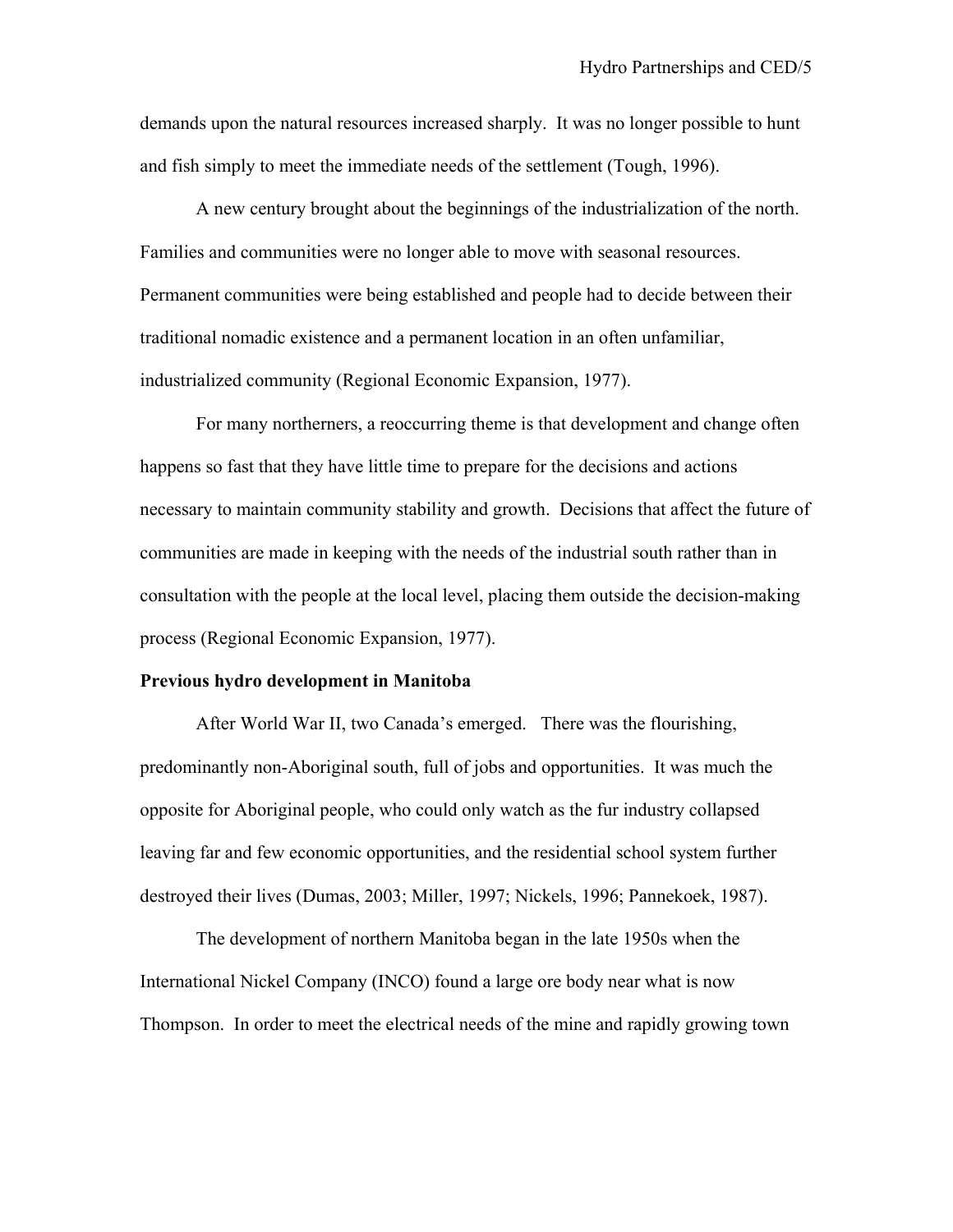site, the 223-megawatt (MW) Kelsey Hydroelectric Generating Station was constructed between 1957 and 1961 on the upper Nelson River.

After Kelsey, four (4) additional northern generating stations were constructed on the Nelson and Saskatchewan rivers. Grand Rapids (1968) (479 MW), Kettle (1974) (1,220 MW), Long Spruce (1979) (1,010 MW), Jenpeg (1979) (132 MW), and Limestone (1990) (1,340 MW).

Since these projects were completed, Manitobans have enjoyed some of the lowest electricity rates in North America, while many Aboriginal communities have endured hardships beyond comprehension. Williams and Compton (1991) reported that for Aboriginal peoples living in the vicinity of these developments, the extensive impacts – ancient burial sites being washed away, shoreline impact due to soil erosion, abnormal water fluctuations, and reversing of river flows to name but just a few of the problems continue to be felt to this day. Furthermore, Aboriginal people were not consulted in advance about the scope and magnitude of the projects, a process referred to by Grant (1994) as *ex-poste* decision-making.

It is estimated that a further 5,000 MW remain available in northern Manitoba for development (Manitoba Hydro, 1999).

# **Colonial practice**

"Southern Manitoba consumers enjoy low electricity rates at the expense of uncounted social and environmental costs to northern communities…whose lands and way of life were destroyed to permit this project…[it is a] sad irony to the fact that the residents had to pay for the electricity that had caused their poverty, or be disconnected in the middle of the winter" (Chodkiewicz and Brown, 1999, p.22-25.)

In order to meet the ever-increasing demand for electricity, hydroelectric projects have a history of dealings that closely mirror the Treaty/Scrip processes of the late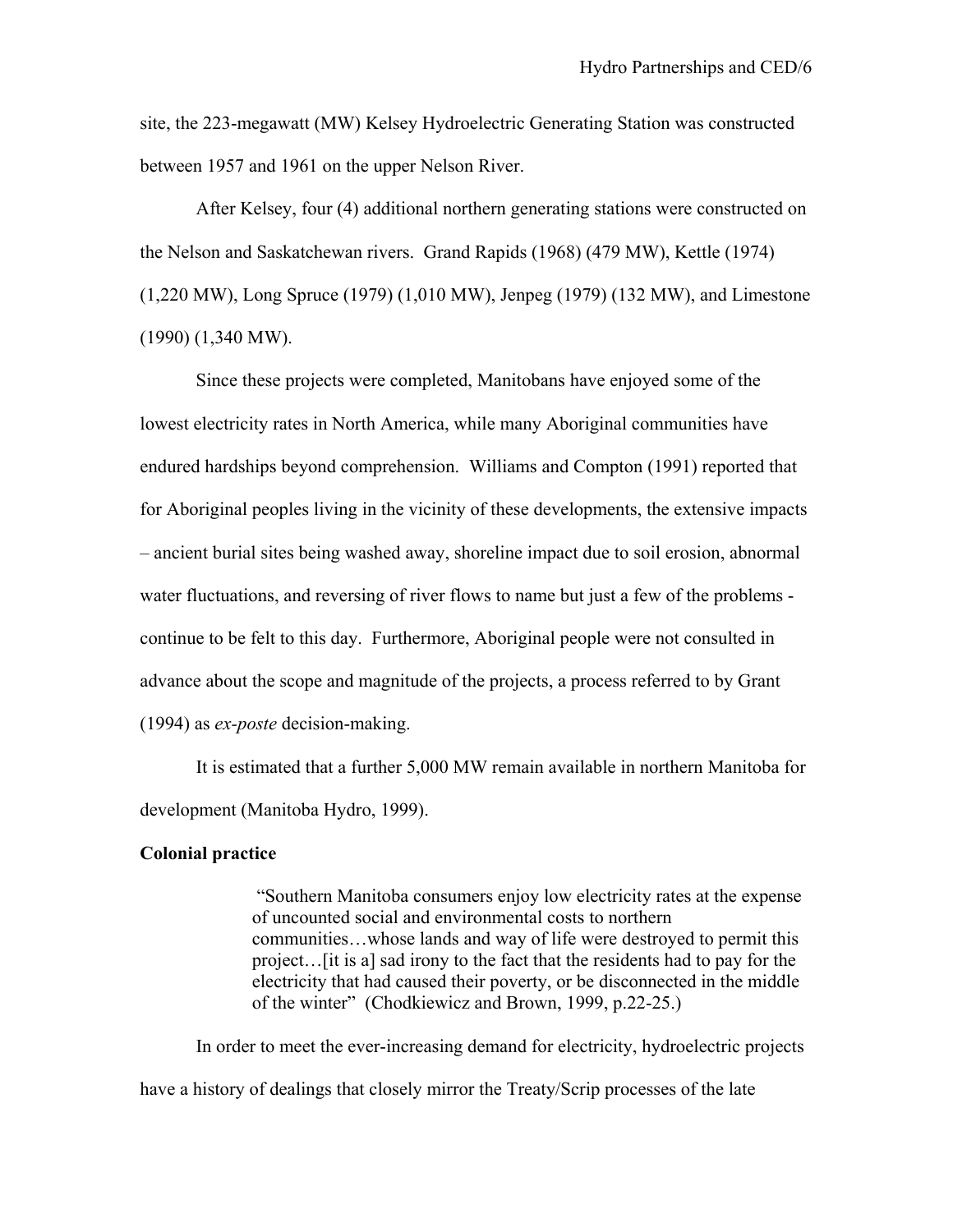nineteenth and early twentieth centuries, a phase that ushered in governmental control and exploitation of Aboriginal peoples (Waldram, 1993).

By removing First Nations people from their land, hydroelectric development "facilitated non-Native settlement and resource exploitation" (1993, p. xi) and left "Indian people without the benefits that should have accrued from their status as original occupiers of the land" (Waldram, 1988, p.1). Waldram, an expert from the University of Saskatchewan, also believes that governments sell the idea of massive hydroelectric development to the public under the guise of it being an investment in the province and its people. Quoting an Elder, he writes:

> "When we look at the development of the North, we can say that all governments…have been callous and indifferent to the needs of Indian people when the choice has to be made between the welfare of Indian people and the short-term benefits of a society and a system, which appears to measure benefits using money as its chief standard." (Waldram, 1993, p.114).

 Waldram further argues that that the government of Manitoba, in this early development, merely provided an 'image of improvement' and did not use "the energy, employment, and income potential of hydro development" (1988, p.1) to advance the economic lives of Aboriginal peoples living in the affected areas. This entire exercise was merely a replication of the Treaty process, which secured compliance only to be forgotten afterwards. Once government has interfered extensively in a people's lives, they are never quite the same again, concludes Waldram (1993).

# **Nisichawayasihk Cree Nation**

 Nisichawayasihk Cree Nation (NCN), in Cree means, "Where three rivers meet," a reference to the confluence of Burntwood, Footprint and Rat rivers. NCN is a community of over 4,000 people and is comprised of the two communities who share the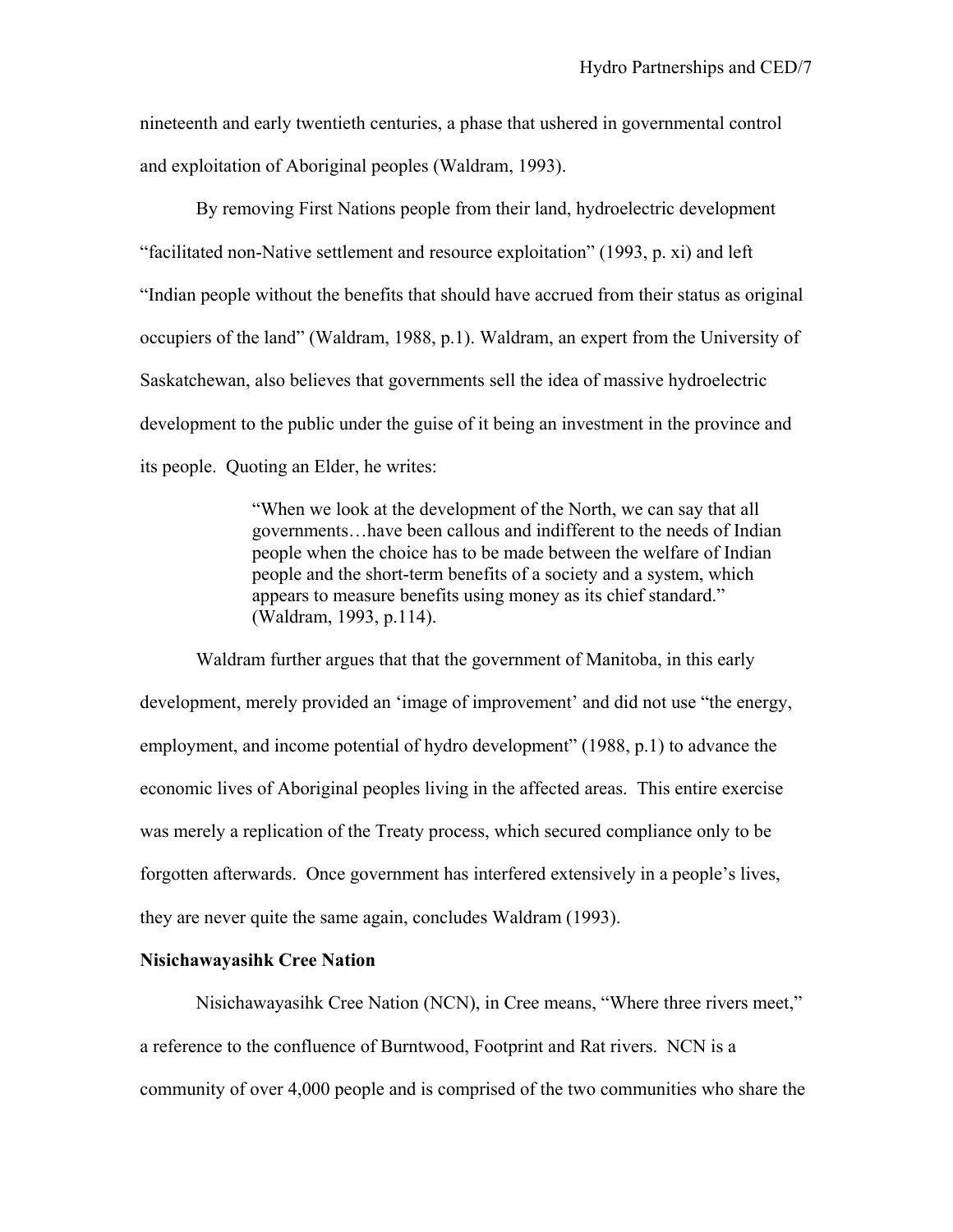name Nelson House, as well as South Indian Lake, which broke away in the 1930s after the fur trade industry collapsed (Hiebert, 2004; Linklater, 1997; Nickels, 1996; Waldram, 1993).

 NCN is geographically located within the Treaty 5 area negotiated in 1875. The community is a signatory to the Treaty 5 adhesion of 1908, a Treaty that arose largely out of growing economic interest in the resources of the area and represented 'the beginning of a century of change and challenge for the people of NCN' (NCN, 2004; Miller, 1997; Waldram, 1993; Grainger, 1979).

 Hydro development in the early 1970s devastated the community and a way of life was changed. Strangers to the land and community imposed change on the people of NCN. Traditional subsistence activities like hunting, fishing and trapping could no longer support many families (Riffel & Sealey, 1984).

 The Churchill River Diversion (CRD) plans became public in 1966 and in Woodford's (1974) words, was an "engineer's dream and an environmentalist's nightmare" (p.3). Conceived as part of a plan that would ultimately produce over 8000 megawatts of power, the CRD is located in the Nelson House Resource Management Area. Manitoba Hydro produced a diversion scheme, sending the waters of Southern Indian Lake (on the Churchill River system) south into the Nelson River. A control structure was also created to reverse the current in part of Lake Winnipeg, raising it and turning it into a giant reservoir to feed varying amounts of water in to the Nelson River system. This plan meant that the community of South Indian Lake and its 700 residents would be submerged (Dickson, 1974).

> "In the case of South Indian Lake, the approach…to the process of negotiation became more deceitful, and the human rights of the people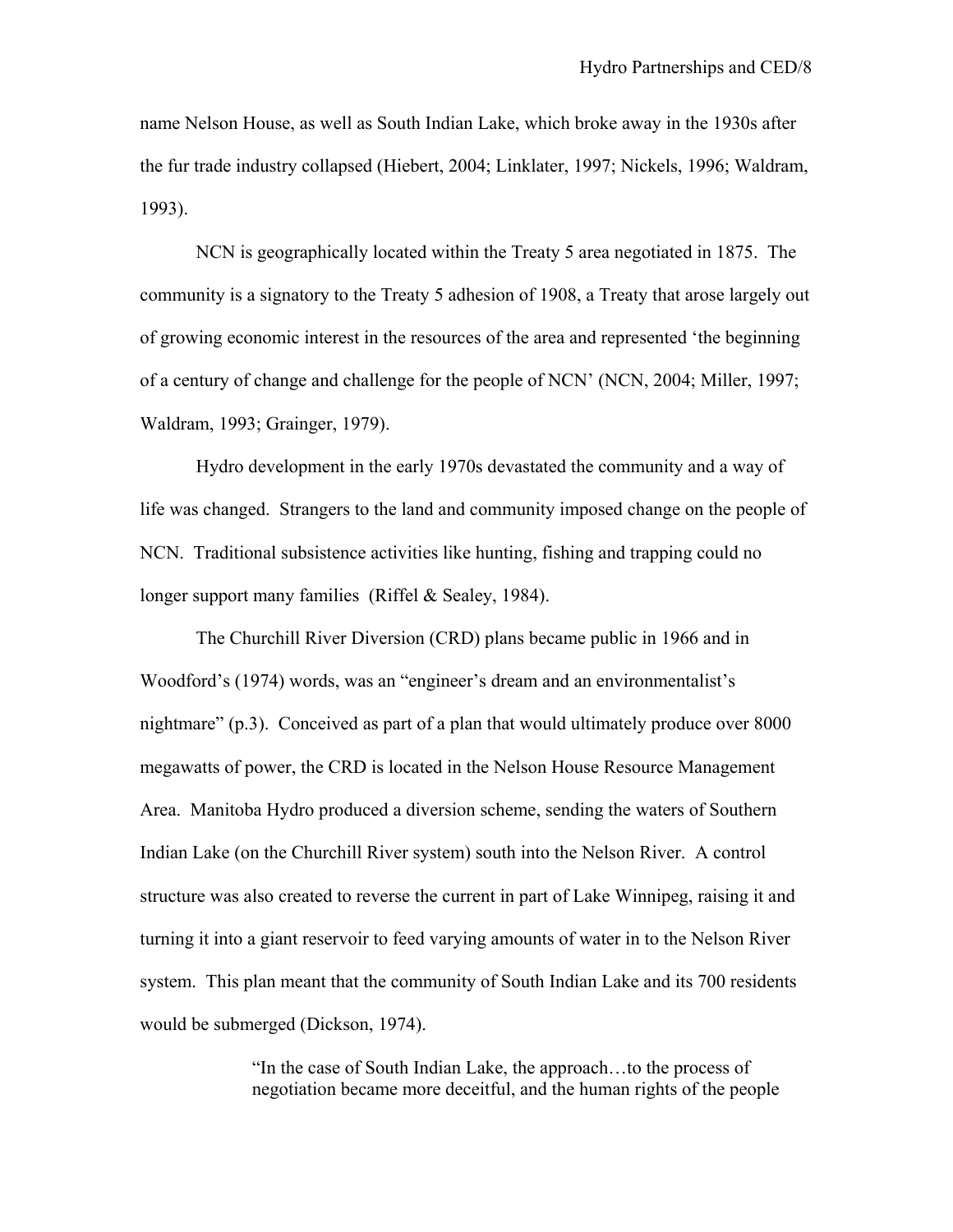in the impact area were more arrogantly trampled than ever before." (Waldram, p. 217, 1984)

 The damage totalled over 500,000 acres of land with water level fluctuations and erosion but two of the environmental problems that continue to this day. It was "[the] reckless disregard for the lives of the Cree people…" (NFA, 2003, p.2) and led to the next phase in NCN's history of hydroelectric development, the negotiation and subsequent signing of the 1977 Northern Flood Agreement (NFA).

 It wasn't until 1992 that substantial progress took place regarding NCN's outstanding claims under the NFA. Four years later, in 1996, a Comprehensive Implementation Agreement was signed that settled these claims, and provided the mechanism for NCN to become a partner in future hydro development. However, there is feeling that the implementation agreement was nothing more than a "…cash buyout of the promises made in the NFA" (Kulchyski, p.1, 2004).

# **Nisichawayasihk Cree Nation Today**

# *Population and demographics*

Nisichawayasihk Cree Nation has a total population of close to 5,000 living in Nelson House, South Indian Lake, Thompson, Brandon and Winnipeg. The on-reserve population is 2,376 with an off-reserve population of 1,330 and an other-reserve population of 25. The population of South Indian Lake is 1,018. By the year 2011, NCN membership is expected to increase to over 7100 residents, making this community one of the fastest growing populations in Canada (NCN, 2004).

The majority of the population is between the ages of 13 and 30 years. In the rest of Manitoba, only 41% of the population is under 30 years of age. Almost 50% of the population is of school age, compared to 11% for the province of Manitoba. One-third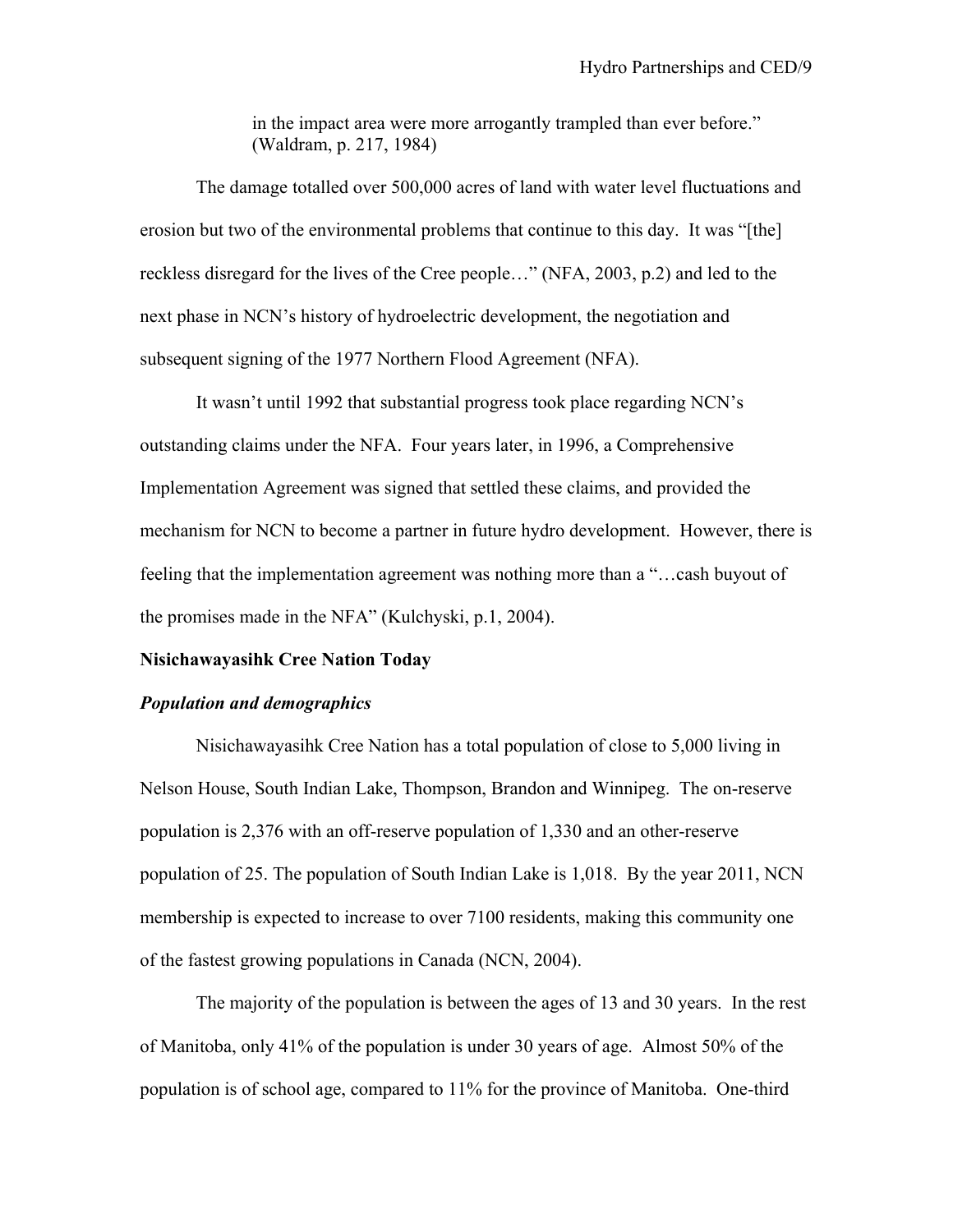has less than a grade nine education, which compares to 13% for the rest of Manitoba (NCN, 2004; Thomas and Kustra, 2003).

### *Education*

From information supplied to me by Councillor Elvis Thomas (2004b), NCN has two schools with a total enrolment of nearly 1,000 elementary and secondary students at the Otetiskiwin Kiskinwamahtowekamik School and Nisichawayasihk Neyo Ohtenwak Collegiate.

 An exciting project that just recently began construction is the \$8.1 million Atoskiwin Training and Education Centre of Excellence (ATEC), a community based, accredited post-secondary training facility. ATEC will give First Nations people the necessary entrepreneurial and trades skills to take advantage of opportunities presented by the potential hydro development and other projects, as well as offering literacy and upgrading, clerical skills, and a life skills program. Some of the training programs include: women in trades and technology, heavy equipment operator, skilled trades, and labour and rebar work. The new education centre will also be offering "business incubation services" (Thomas, 2004b) in areas like accounting and business plan writing. *Health Care* 

 During my visit to NCN last year, many of the community residents spoke of the limited health care that the Nelson House Nursing Station provides. There is no doctor or dentist in the community, with nursing and dental services provided by two public health representatives and one public health nurse. For serious matters, community members can be transferred via ambulance to the Thompson General Hospital, with the possibility of a Medivac flight to Winnipeg if need be.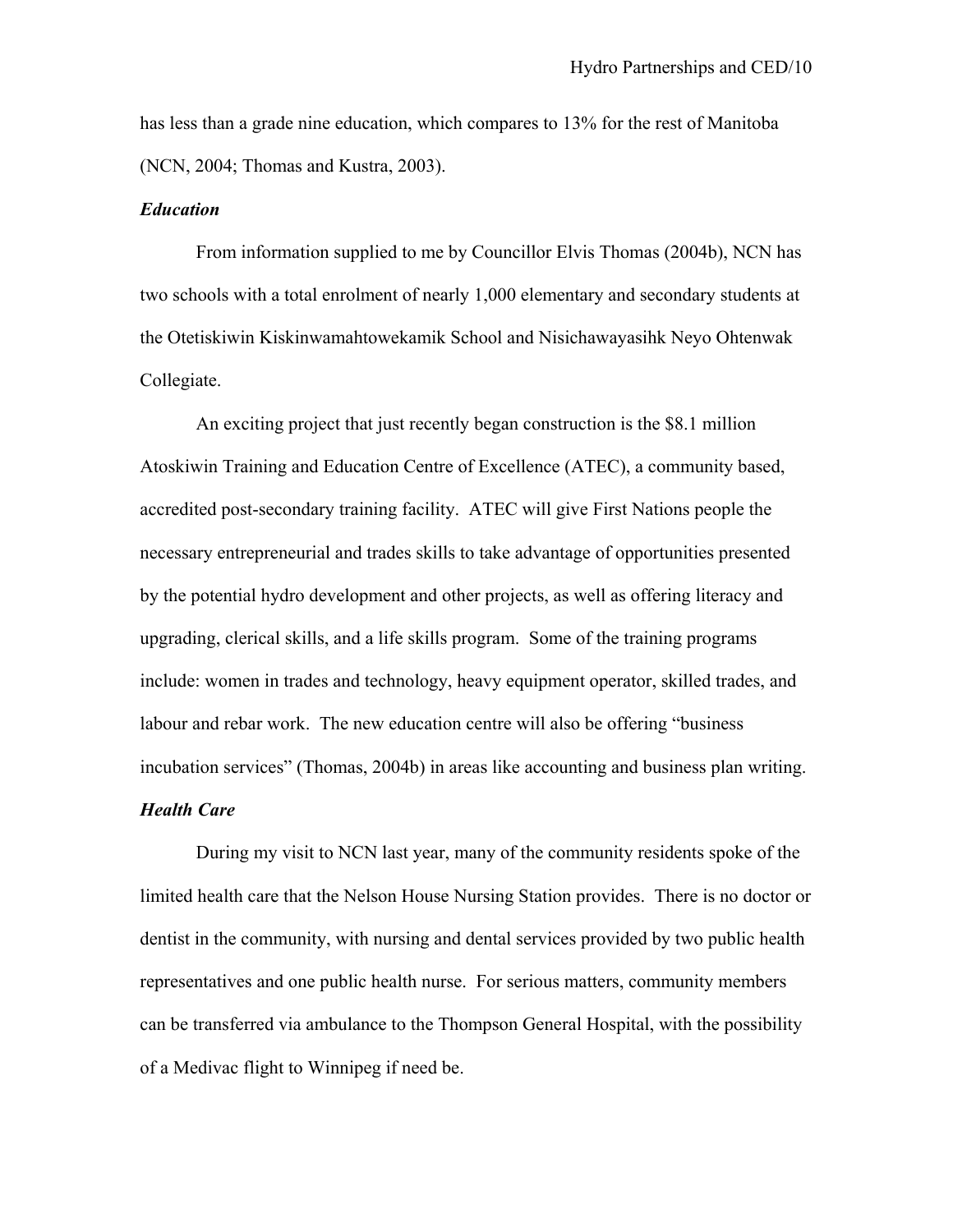# *Economic Development*

NCN's traditional economy (hunting, fishing, trapping, and gathering) still exists but has diminished in importance as the young population seeks new opportunities. To that end, the Band Council, led by Chief Jerry Primrose, are promoting "a vision of a sovereignty that sustains a prosperous socio-economic future" (NCN, 2004).

The first component of this vision entails investing in businesses and services that can bring jobs and opportunities. NCN owns the Mystery Lake Hotel in Thompson, and I have had the opportunity to dine there on several occasions. During my time in the community I made several purchases at the vibrant Northern Store, and made use of one of the local taxi services. Other businesses which I saw or visited, and which are listed on the NCN website, include:

- Nelson House Trappers Association
- Nelson House Fisherman's Association
- Nelson House Forest Industries Inc.
- Nelson House Trust Office
- Nelson House Future Development
- Nelson House Medicine Lodge
- Nelson House Education Authority
- Nelson House Gaming Commission
- Nelson House Community Council
- Nelson House Development Corporation
- Nelson House Recreation
- Nisichawayasihk Communications Corporation
- NCN Office Products
- NCN Personal Care Home
- NCN Human Resources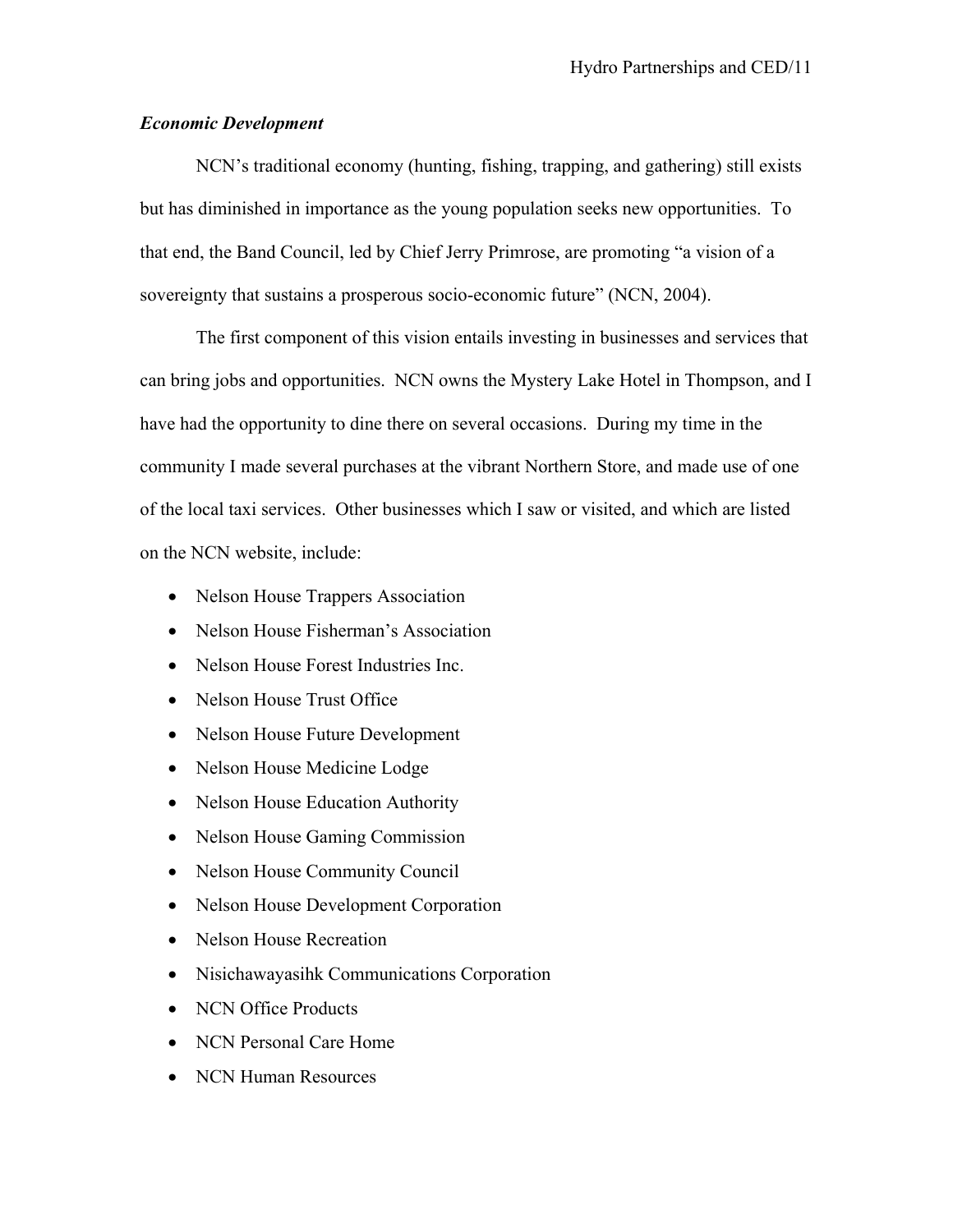- Notigi Portage Outfitters
- Meetah Building Supplies
- Otohowin Gas Station
- Footprint Engineering Inc.
- Country Foods
- Jean McDonald's Treasures of Hope Daycare
- Family & Community Wellness Centre
- JECO (Bus Service)
- Family Foods
- Alpheus' Taxi, M&H Taxi Services, Penner's Taxi, and Tommy's Taxi

While in NCN, Chief Primrose (2003) also mentioned to me the Band Council's desire to explore the possibilities for eco-tourism, affording tourists the opportunity to experience the culture of northern Manitoba.

Perhaps the most important economic development initiative being undertaken by the Band Council is the use of partnerships in the development of the natural resources contained with the Nelson House Resource Management Area. In a conversation with this writer, Councillor W.E. Thomas felt that rather than being stuck on the sidelines watching development take place, as they were in the past when they were "shut out" from the process, partnering with Manitoba Hydro could allow them the opportunity to try and minimize the impact on their land (Thomas, 2004b).

#### **Future Development - Wuskwatim**

The proposed \$1 billion (including transmission facilities), 200 MW Wuskwatim hydroelectric project (including transmission facilities) will be located at Taskinigup Falls at Wuskwatim Lake, which feeds into the Burntwood River approximately 35 km southeast of Nisichawayasihk Cree Nation (NCN) and 20 km west of Thompson. The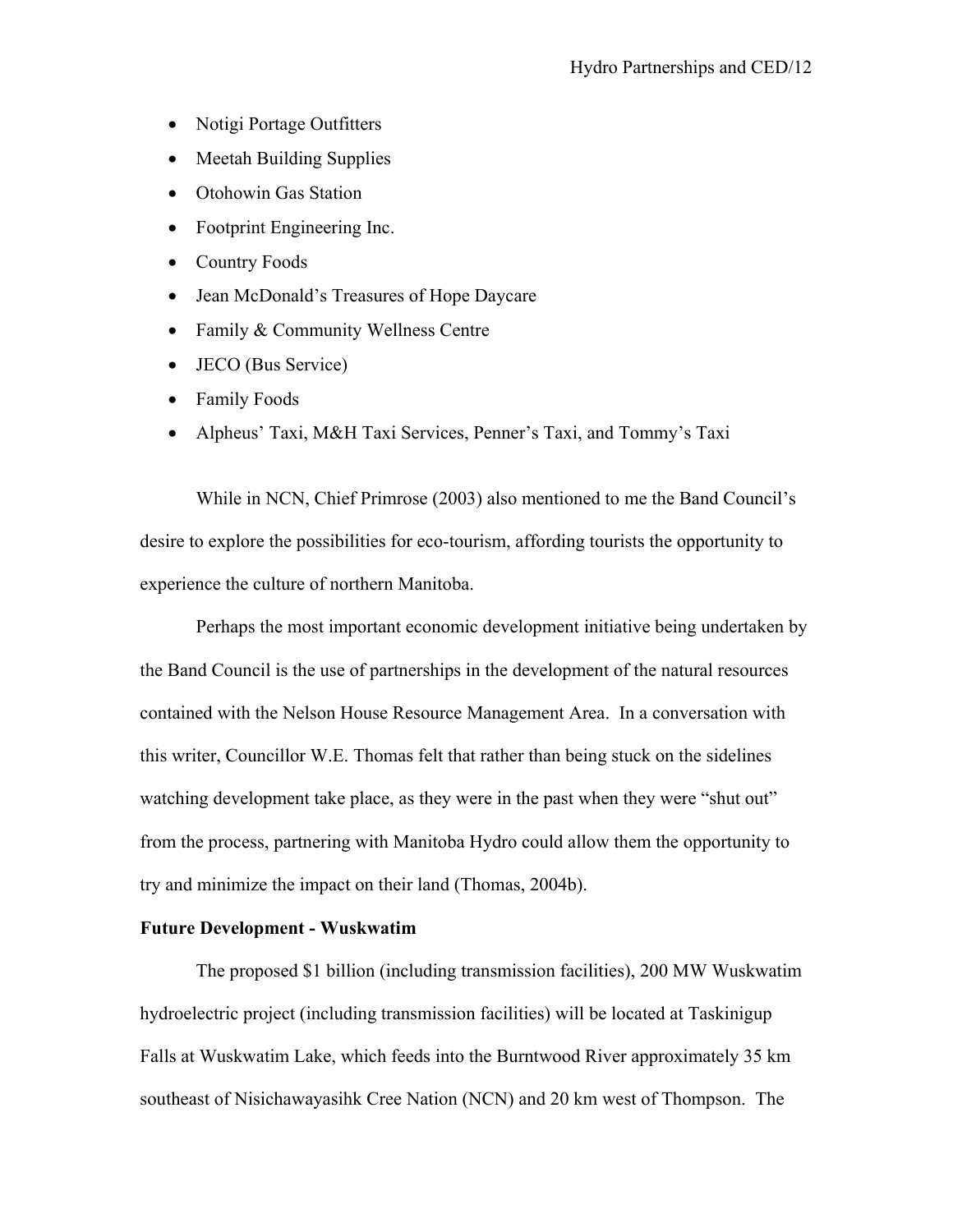project is considered a merchant dam, which means it is currently designated for export only (Henley, 2002). The Government of Manitoba has accepted the recommendations of the Clean Environment Commission that the project satisfies the justification, need for and alternatives, and potential environmental effects of the generating station (CEC. 2004). A community referendum is expected in January 2005 on whether to proceed with the project, followed by a decision by the Manitoba Hydroelectric Board.

The proposed partnership arose out of the 1996 Comprehensive Implementation Agreement, which resolved NCN's outstanding claims (under the Northern Flood Agreement) arising from the Churchill River Diversion, presented NCN with a unique opportunity. Article 8 (future development) was inserted, which in essence mandated that any future development take place with the full understanding and cooperation of NCN. According to Thomas (2004a) the partnership is meant to address two challenging areas. In terms of the land, Thomas has indicated that there are no mineral resources, but there is a water resource – a source of revenue, which can be developed without damage in a relatively remote area. The second challenge involves the people of NCN and the need to develop what Thomas referred to as "business attitudes in preparation for the knowledge economy."

NCN and Manitoba Hydro began preliminary negotiations for the proposed Wuskwatim hydro project in 1997. After tireless negotiations the community's ownership level in the project rose to 33%, from an initial offering of 10%. From the perspective of Manitoba Hydro, the proposed project is a business opportunity – not a gift - with a sincere desire to treat the community and its members, properly (Thomas and Kustra, 2003).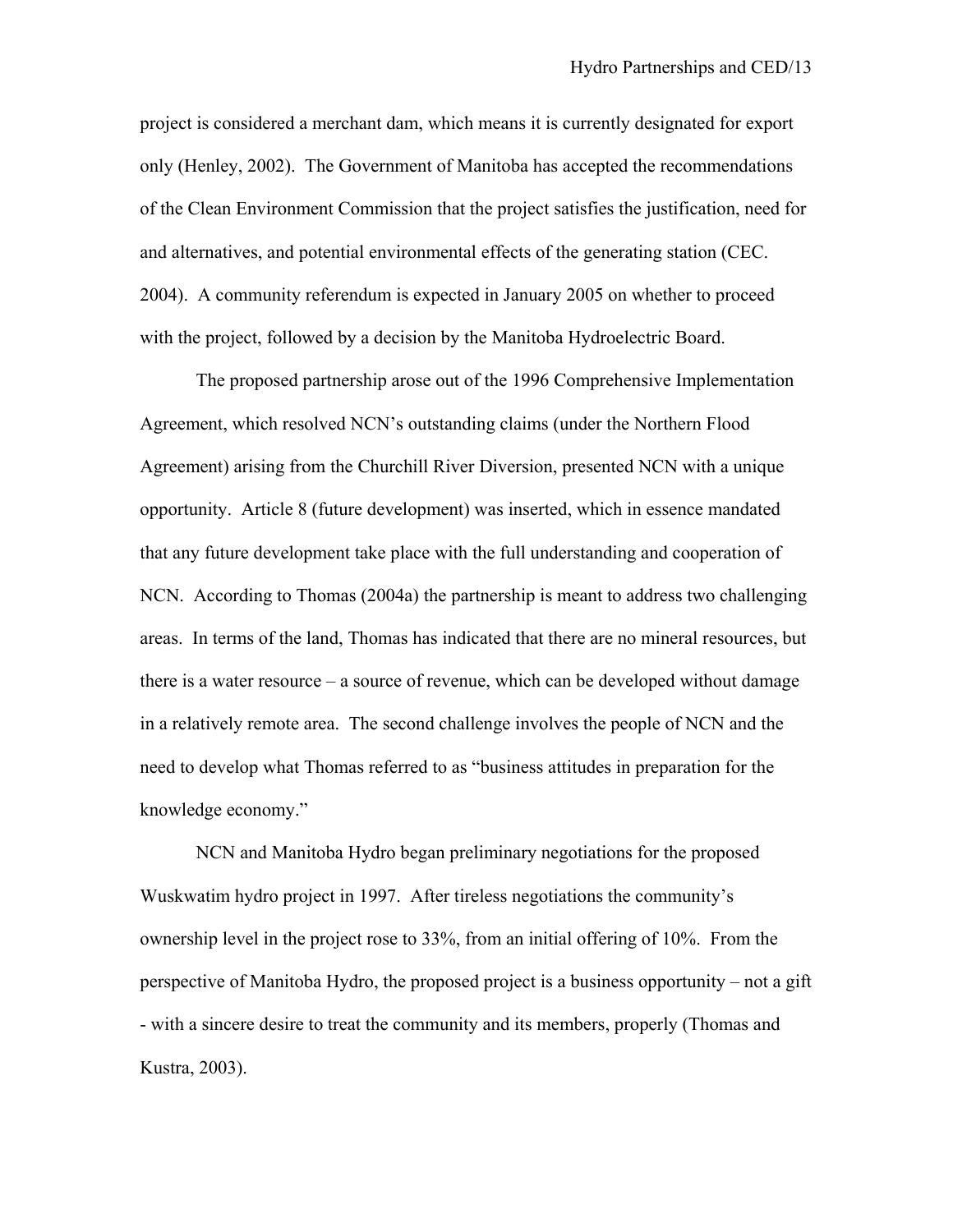# **Advantages of project**

During conversations with NCN Councillor W.E. Thomas and a representative of Manitoba Hydro, Ryan Kustra, over the past year (2004a; 2004b; 2003), they spoke of their hope for the young people of NCN that if this project should go ahead, it will create a brighter future. While the project is 'modest' in terms of hydro development, it is 'large' in terms of opportunity and the overall cooperative approach.

As well, the following benefits are contemplated: 1) minimal environmental impact; 2) better training and education during the construction phase and beyond, including 81-93 jobs for NCN members during the initial two years of construction and 80-113 jobs during the remaining four-year construction phase; 3) new employment and business opportunities to improve infrastructures; and 5) it is expected that by 2035, after the loans are paid off, NCN will gain between \$27 and \$59 million each year.

Thomas also spoke of seven tangible benefits that the proposed partnership has achieved to date, including: 1) 30 jobs for community members in the NCN Future Development Office; 2) the decision to proceed with a low-head design for the dam, meaning less power and less revenue, but more importantly less severe flooding; 3) a preferred location for the work camp and access road to the dam site; 4) funding for the ATEC training centre; 5) reconstruction of the access road into NCN from provincial road 391; 6) the use and recognition of traditional knowledge alongside western scientific knowledge; 7) partnership for the environmental and regulatory approval process.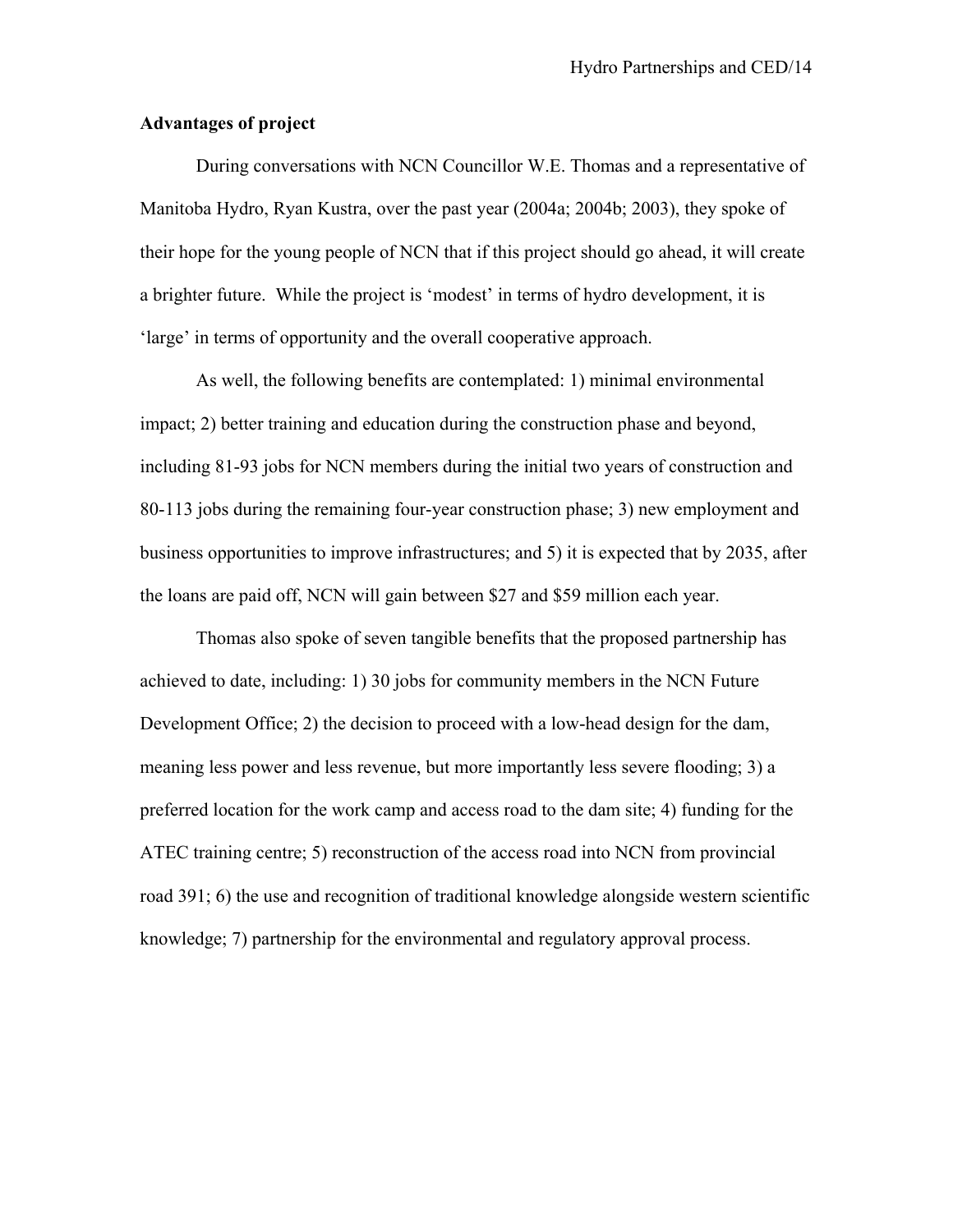# **Analysis**

Regardless of what your position is on new hydro development, this writer welcomes the debate surrounding Wuskwatim, as it is long overdue when it comes to resource development – and hydroelectric development in particular - in this province.

The Conference Board of Canada (2001) noted that Aboriginal interests have long been pushed to the margins of Canadian economic activity. They make an argument for developing relationships of an economic nature with Aboriginal businesses, individuals and companies.

Sawatsky (2004) found that the term partnership can be applied to a variety of arrangements but at times this has resulted in subordinate relationships being called partnership relationships by the dominant partner to improve their own image.

Dr. Peter Kulchyski, Department Head of Native Studies at the University of Manitoba, and a member of the Manitoba Research Alliance, has raised many important questions about the proposed project in terms of power, involvement, and Native peoples as keepers of the land (Kulchyski, 2004). To the best of my knowledge, these questions remain unanswered, perhaps because they have no answer, or perhaps because it is easier to not answer them. During my research, when I asked the NCN Band Councillor W.E. Thomas to respond to some of these criticisms, he would only say to me that the department head is entitled to his own opinions, "as misguided as they are" (Thomas, 2004b).

Another group asking questions are the Nelson House Justice Seekers, a community-based group organized and led by Carol Kobliski. The group is not opposed to hydro development provided old claims are first settled, and continues to drive many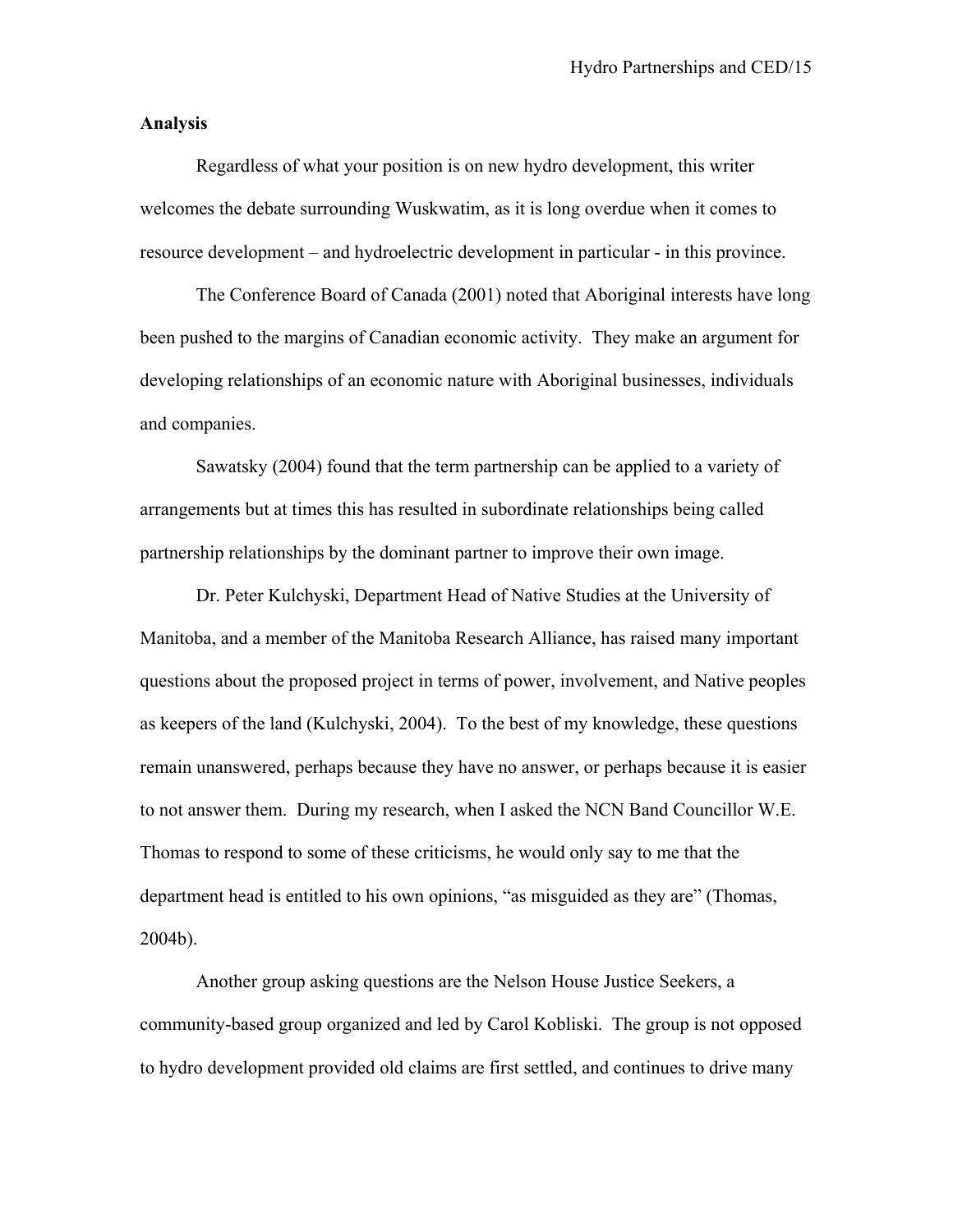thousands of kilometres to attend hearings and presentations in Thompson and Winnipeg and educate people about the group's concerns with the project. The process has not been a friendly one; for example, at the CEC Hearings in Thompson in late March, the only time the discussions taking place in southern Manitoba came anywhere close to NCN, virtually the entire hearing took place in English, with no provisions whatsoever for Cree until it was brought to the attention of the Commissioners.

In terms of community economic development, it would seem that the potential job creation arising from the construction phase of both the project and the ATEC education centre is the most notable. It appears as though the numbers are in a constant state of flux because a quick look at the NCN Website reveals that more jobs are going to be available in the summer season than in the winter. As well, during the busy season, the workforce could reach 540 workers, but drop off dramatically for the slower periods with a maximum of 370 workers. Perhaps when the Project Development Agreement (PDA) is finalized, this matter will be clarified once and for all.

With regards to the ATEC Training Centre currently under construction, a press release on the NCN Website suggests that the project is supposed to create training and employment and is expected to contribute around \$500,000 to the local economy through business and employment opportunities.

Overall, the Wuskwatim project seems to represent an investment in jobs, training, and business opportunities during the construction phase. It also represents profit generation activities to sustain the community.

From my experience interviewing and listening to members of the community – virtually all of whom did not want their names used in this research – there is also a much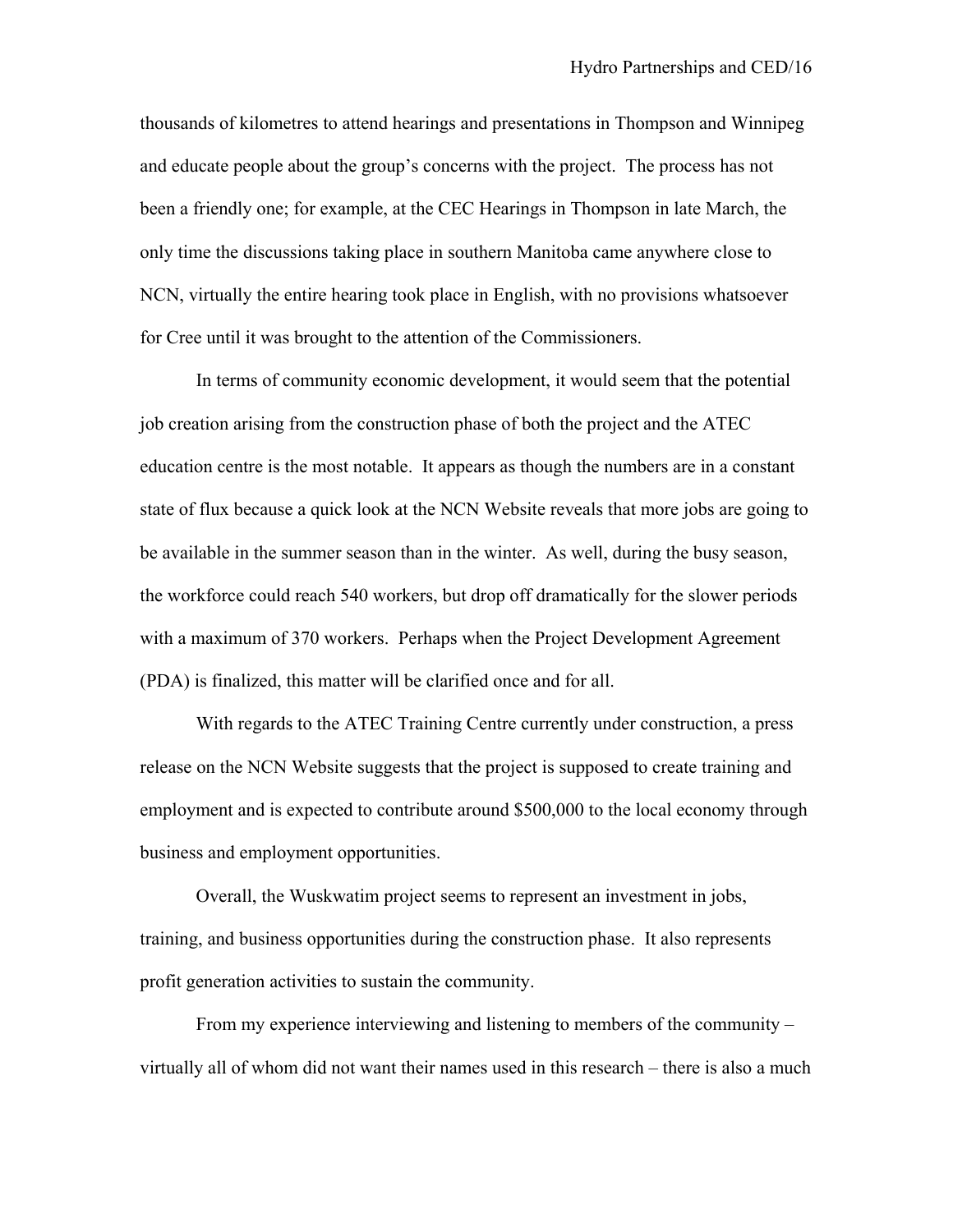darker side to the Wuskwatim project debate. Each person I spoke with was wary of new hydro development, but generally supported the planned Wuskwatim project provided old grievances were first addressed.

During my time in NCN, many individuals expressed deep concern and frustration over the process that has been taking place, noting that it does not seem to be community driven, with the entire decision-making ability taking place in the hands of very few. They spoke of meetings where they were denied the chance to speak, to fear and intimidation tactics, including the threat of job loss if they speak their minds. It is worth noting that virtually everyone I spoke with were not opposed to hydroelectric development in principle, but merely the process the Band Council has chosen to follow.

Some of the opposition to the proposed project may stem from problems with the community's governance. According to Kulchyski (2004), the Indian Act provides the community with a 'custom system' that is essentially a community-determined electoral system with a constitution that provides for an Election Appeals Committee. An elected Chief and 6-member Council who serve 4-year terms govern NCN.

From informal, separate discussions with Chief Jerry Primrose (2003) and Band Council W.E. Thomas (2004b), I was told that the decision making process in the community involves the leadership consulting with the community on issues until the final decision is reflective of the majority viewpoint. However, after speaking with residents (who wished to remain anonymous and who are not involved in the decision making of the community), a different picture emerges of a system of governance that is being subjected to outside pressures for rapid decisions on issues relating to the proposed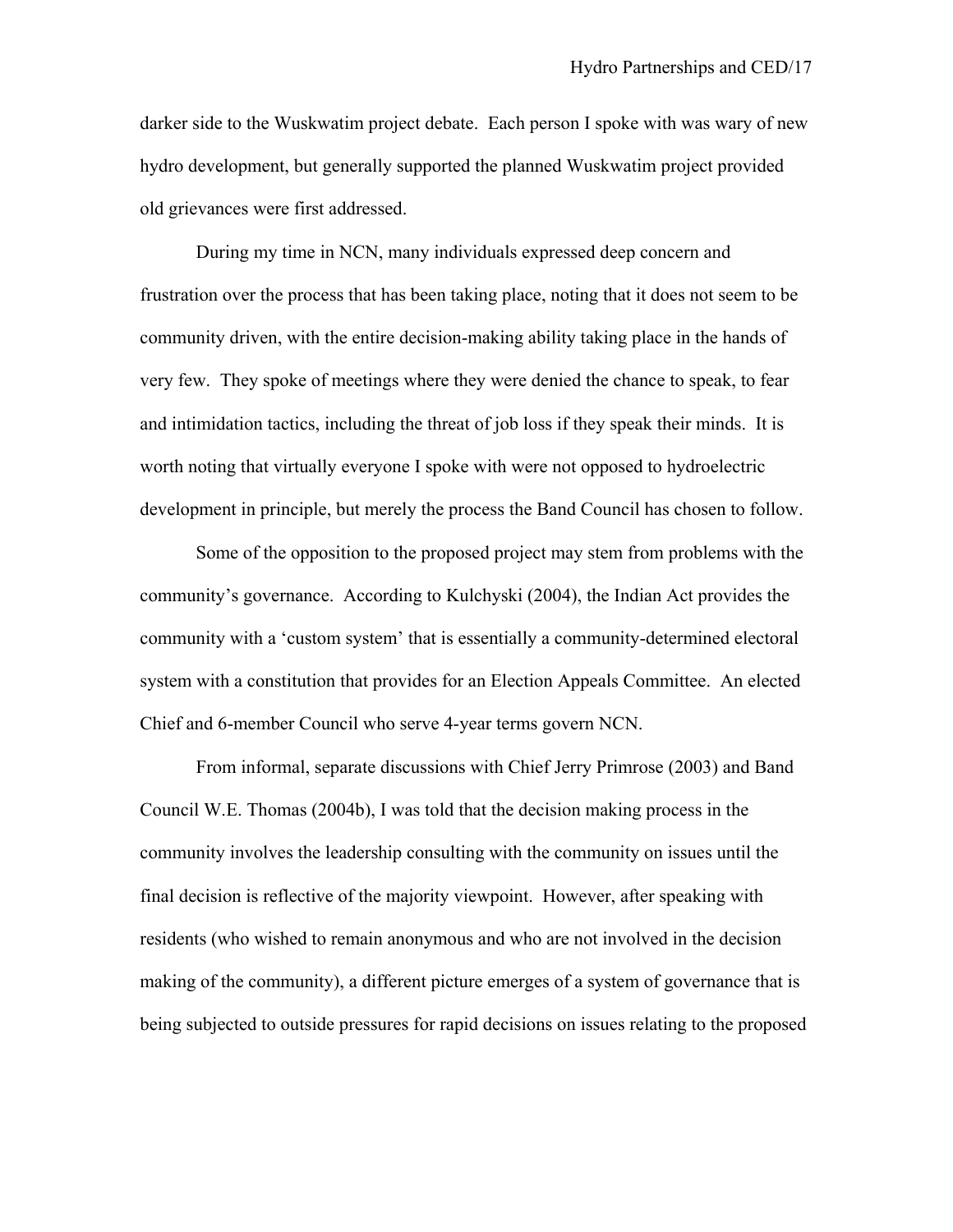Wuskwatim project. This appears to have contributed to a substantial increase in the level of anxiety amongst the residents.

Another source of unease is the most recent Band Council election, held in 2002. Kulchyski (2004) found that the Nelson House Election Appeals Committee recommended another vote should take place, after several individuals not eligible to run, did so, in effect splitting the vote. The dispute was settled in Federal Court (Primrose v. Spence, 2003) and the election results were allowed to stand but it has only further alienated an already divided community.

I have many questions about the project, primarily regarding the financial risk that the community may take on in order to be a partner in this project. That financial risk will be one-third of the nearly \$1 billion dollar price tag. That is an awfully large amount of money for any organization to commit to, and I have deep concerns over the length of time it may take to repay this share to Manitoba Hydro, who are lending NCN the money. Not only am I concerned about the amount, but what this will mean for CED initiatives in the community when such a large amount must first be repaid.

As well, the agreements that have been negotiated – An Agreement in Principle (2001) and Summary of Understanding (2003) that outline where NCN and Manitoba Hydro stand, are vague at best. Environmental protection does not appear to be a main concern, while meetings can take place without Cree representatives present (SOU, 2003). These are but two concerns with the process.

I continue to try to look for positives in the fact that at the very least, Manitoba is slowly changing its ways and is at least involving the Aboriginal people in the decision making process, a process that has its flaws, but still being undertaken together.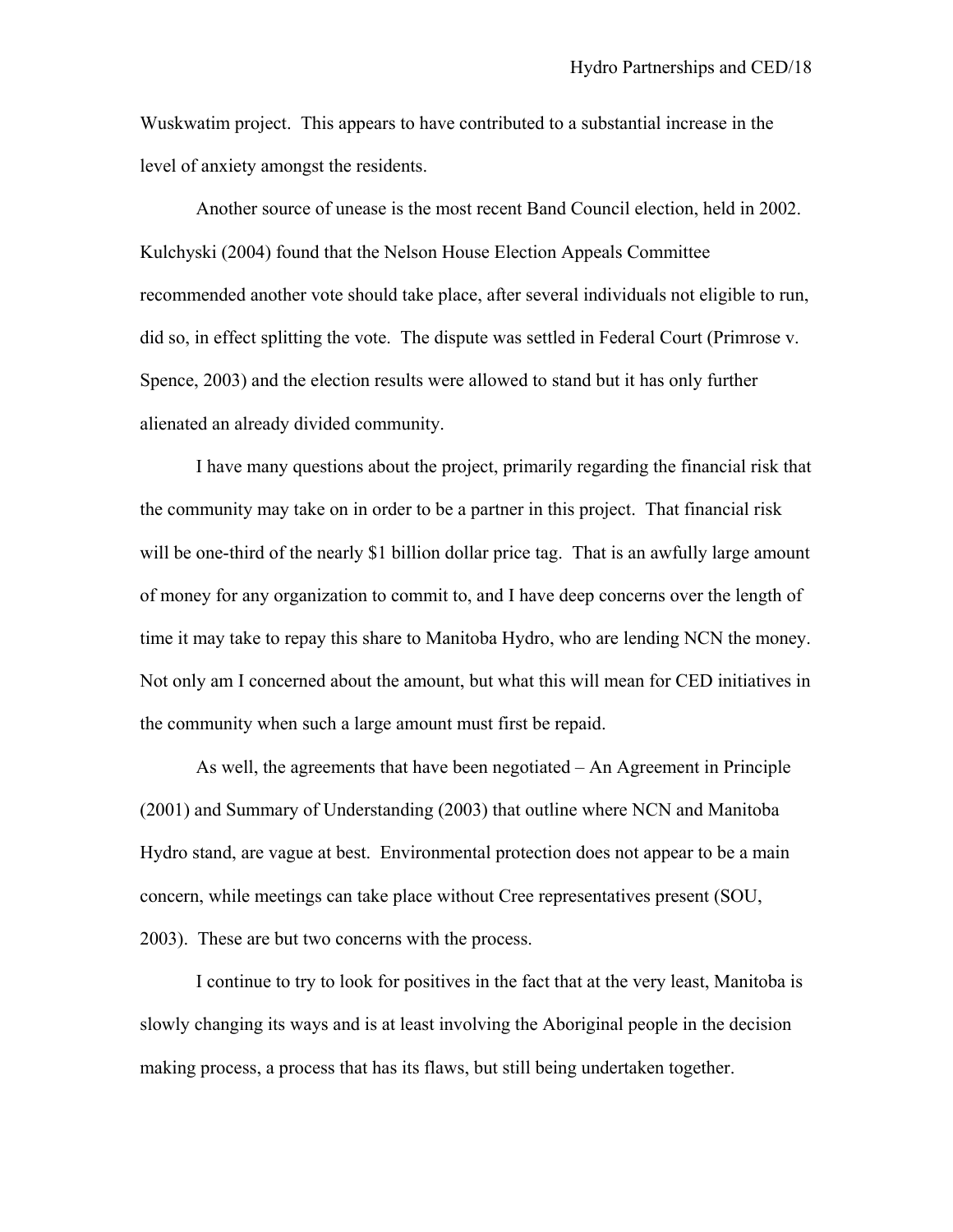The Wuskwatim project represents many things to many people. It is the first in a series of planned developments; it is a vision for the future of resource development in Manitoba; and a rallying point for the need to address outstanding claims before moving forward. From my perspective, it seems to hold such potential to truly change the ways of the past, if only those who are in charge would listen to the criticisms and work to address them, not dismiss them.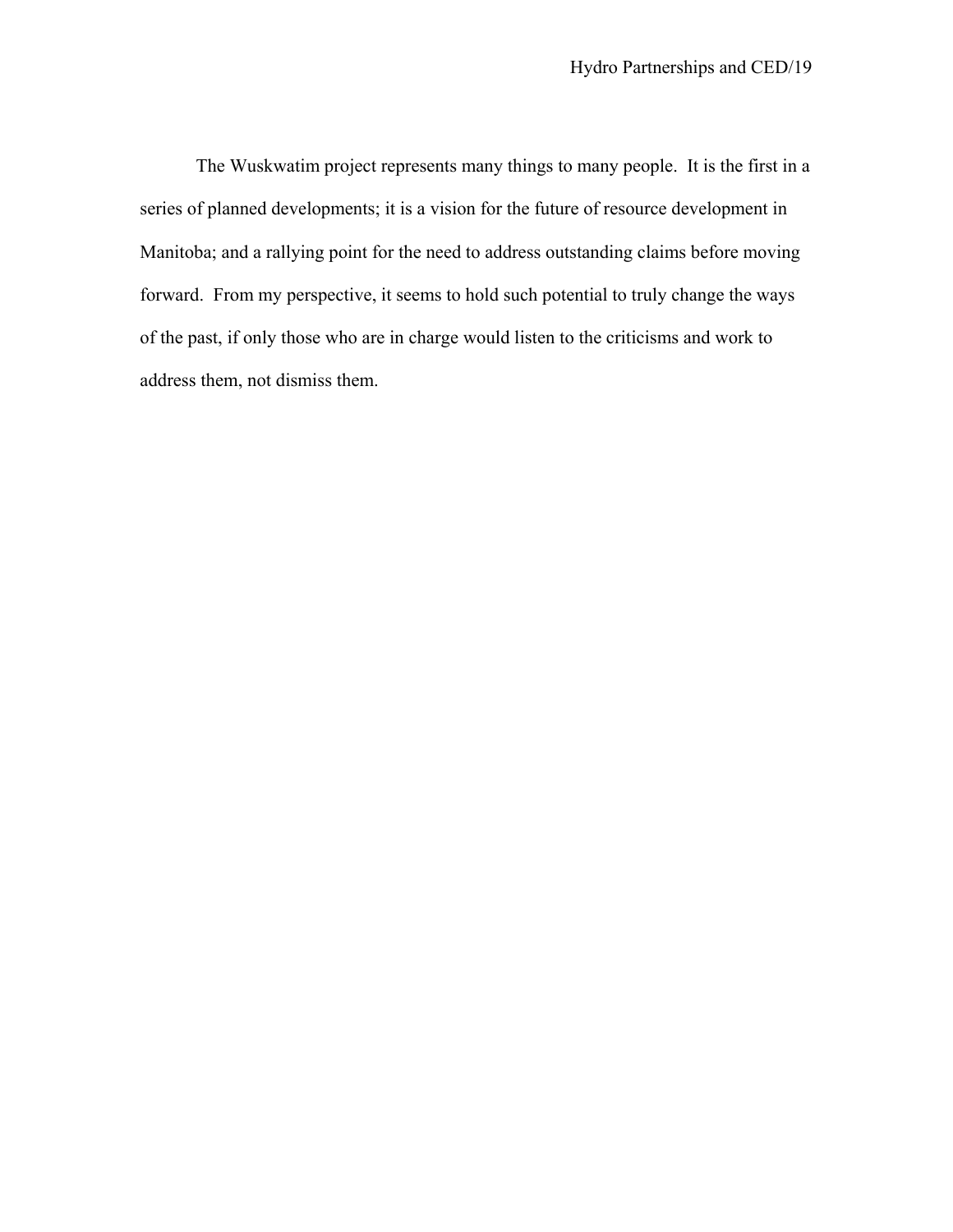# **References**

- Anderson, M. (1992). Large-scale projects and local people. In Y.G. Lithman et al. (Eds.), People *& Land in Northern Manitoba.* University of Manitoba Anthropology Papers 32. Winnipeg, MB: Hignell Printing Ltd.
- Chodkiewicz, J.L. & Brown, J. (Eds.). (1999). *First nations and hydroelectric development in northern Manitoba: the northern flood agreement: issues and implications.* Winnipeg: The Centre for Rupert's Land Studies at the University of Winnipeg.
- Compton, J. & Williams, K. (Hosts). (1991). *Hydro, the price of power*. [Videotape]. CBC: Program Development Fund Video Collection.
- Dickson, I.W. (1974, December). Hydroelectric development on the Nelson River system in northern Manitoba. In the *Canadian Association in Support of Native Peoples Bulletin*, 15 (3), pp. 9-16.
- Dumas, W. (2003, 12 Nov.) [Personal communication.] From notes taken during a conversation with Dumas, who hails from NCN and is the Aboriginal liaison with Mystery Lake School Division in Thompson, Mb.
- Federal Court of Canada. (2003, April). [Website of judicial decision]. Primrose v. Spence. Retrieved November 13, 2004 from decisions.fctcf.gc.ca/fct/2003/2003fct464.shtml
- Grainger, D.M. (1979). *Nelson House, Manitoba: an ethnodemographic history.* Unpublished MA thesis. Winnipeg: Faculty of Graduate Studies, University of Manitoba.
- Grant, H.M. (1994). *Resource rents from Aboriginal lands in Canada.* Winnipeg: Department of Economics, University of Winnipeg.
- Henley, T. (2002, 26 September). Professor at the Natural Resources Institute. Personal communication, Winnipeg, Mb.
- Henley, T. (1992). *Northern Manitoba: a benchmark report.* Thompson, Mb.: Northern Manitoba Economic Development Commission.
- Hiebert, S. (2004). *NCN otinawasuwuk (receivers of children): taking control of birth in Nisichawayasihk Cree Nation.* Unpublished PhD. thesis. Winnipeg: Faculty of Graduate Studies, University of Manitoba.
- Kulchyski, P. (2004, 10 October). [Website] Retrieved November 19, 2004 from www.firstperspective.ca/story\_2004\_10\_01\_hydro.html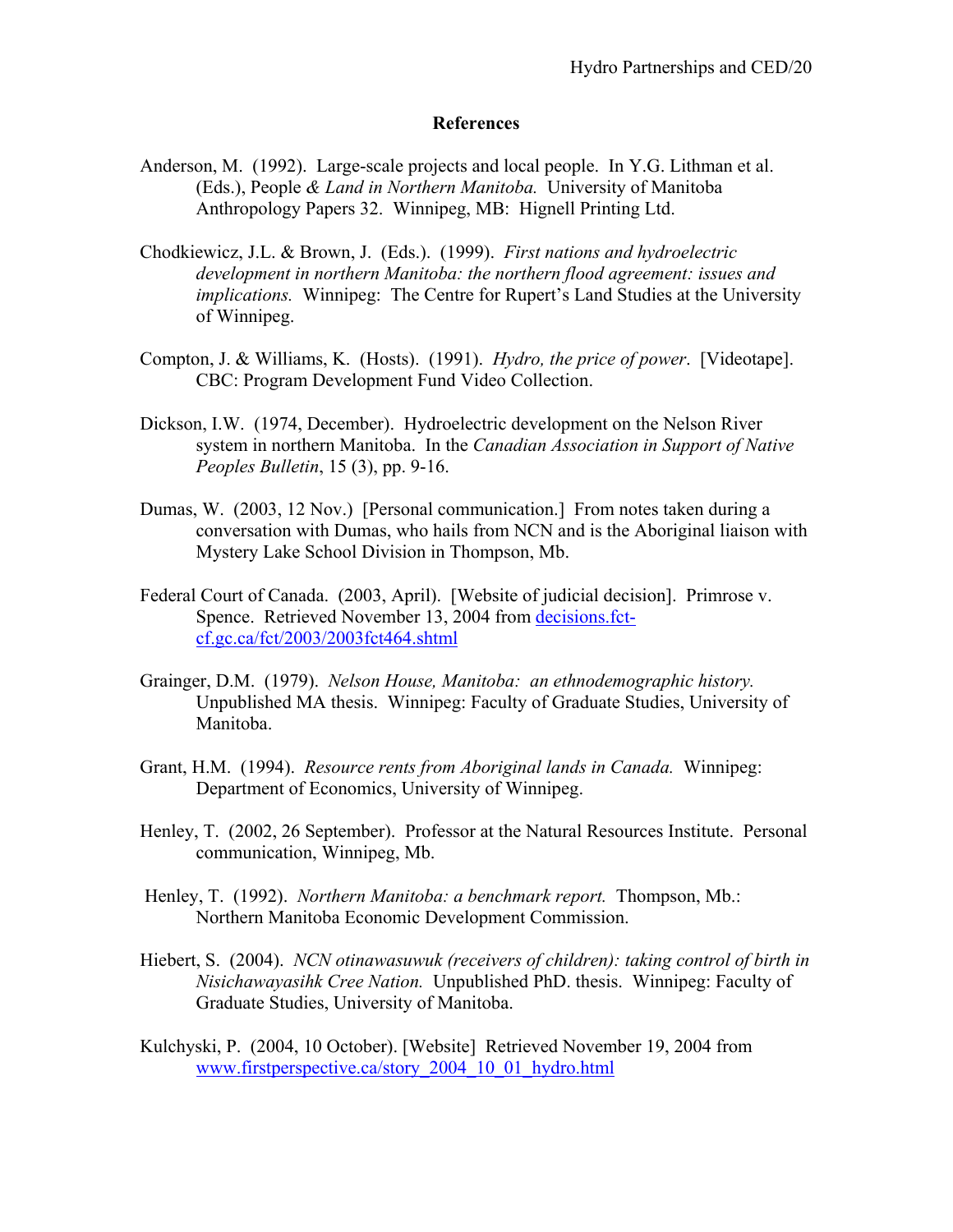- Linklater, E. (1997). Archaeology, historical landscapes and the Nelson House Cree. *Manitoba Archaelogical Journal*, 7, pp.1-44.
- Loizides, S. & Greenall, D. (2001). *Creating value through corporate-Aboriginal economic relationships: 332-01 report.* Ottawa: The Conference Board of Canada.
- Manitoba Clean Environment Commission. (2004, October). *Summary of public hearing: Wuskwatim generation and transmission projects.* Winnipeg: Clean Environment Commission.
- Miller, J.R. (1997). Canada and the Aboriginal peoples: 1867-1927. In N. McMahon and D. Lacasse (Eds.), *Canadian Historical Association Historical Booklet No. 57.* Ottawa: The Canadian Historical Association.
- Nisichawayasihk Cree Nation. (2004, 1 October). [Website] Retrieved November 15, 2004 from www.ncncree.com.
- Northern Flood Committee. (2003). *Northern Flood Agreement: 25 years after the historic signing and ratification.* Norway House, Mb.
- Nickels, B. (1998). *The perceived factors affecting the survival of traditional moose skin preparation procedures by the Nelson House Rocky Cree.* Unpublished MA thesis. Winnipeg: Faculty of Graduate Studies, University of Manitoba.
- Pannekoek, F. (1987). The fur trade and western Canadian society: 1670-1870. In T. Cook & G. Blais (Eds.), *The Canadian Historical Association Historical Booklet No. 43*. Ottawa: The Canadian Historical Association.
- Primrose, J. (2003, 16 September). [Personal Communication]. Jerry Primrose is the Chief of Nisichawayasihk Cree Nation. I spoke with him during my initial visit to the community.
- Regional Economic Expansion. (1977). *Manitoba's changing northland: options and opportunities for development.* Ottawa: Government of Canada.
- Riffel, J.A. & Sealey, D.B. (1984). *Education in Nelson House: a report for community discussion.*
- Sawatsky, H. (2004). *Partnership communication for promoting sustainable forest management: the Canadian model forest experience.* Unpublished MNRM draft. Winnipeg: The Natural Resources Institute, University of Manitoba.
- *The hydro province.* [Map]. (1999). Winnipeg, MB: Manitoba Hydro Public Affairs.